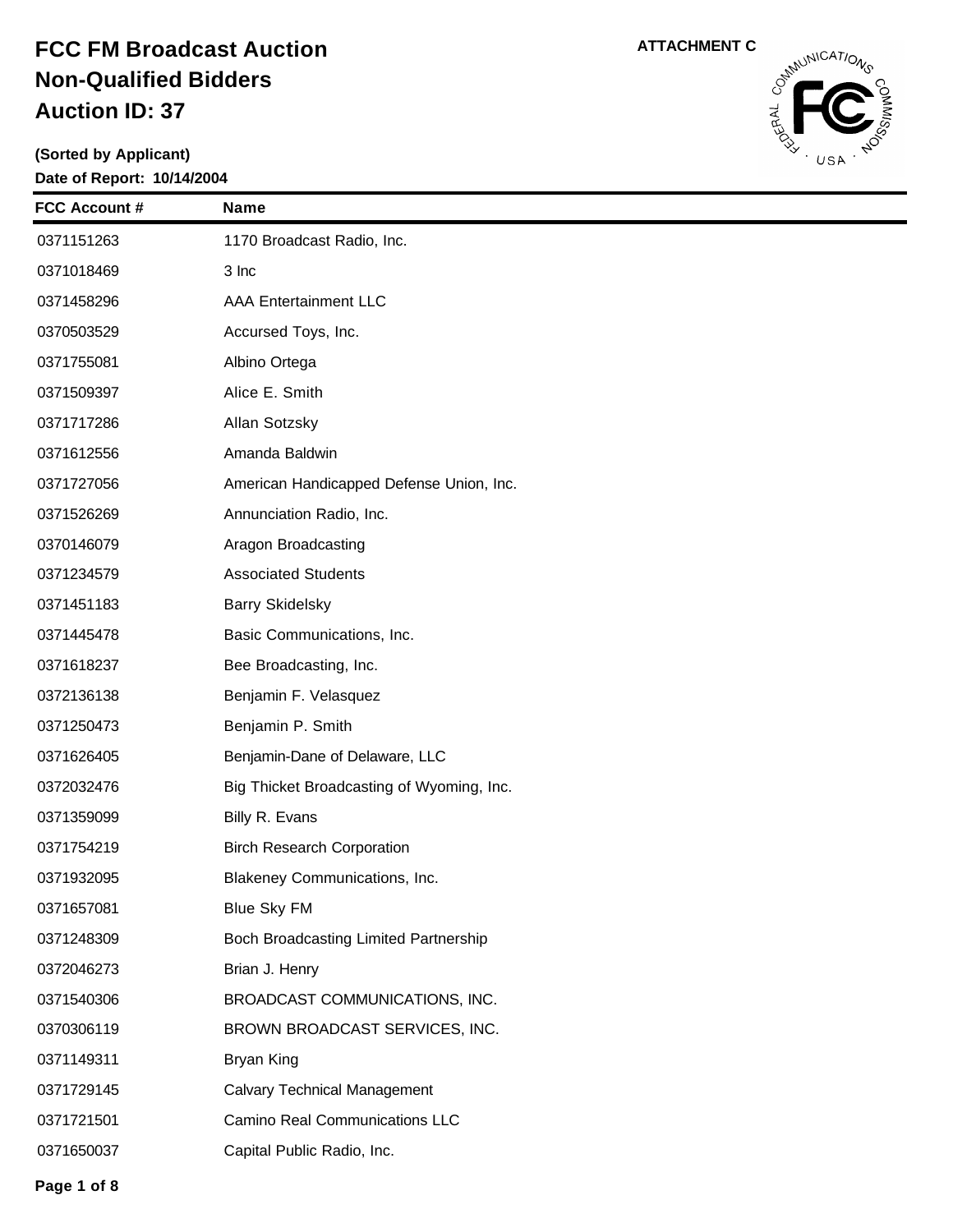

| <b>FCC Account #</b> | <b>Name</b>                              |
|----------------------|------------------------------------------|
| 0370940074           | Carlos Pizano                            |
| 0371702416           | Cathedral of the Cross                   |
| 0371746314           | CCM, Inc.                                |
| 0371546298           | Charles E. Crawford                      |
| 0371718475           | Chehalis Valley Educational Foundation   |
| 0371727081           | Christensen Broadcast Group, Inc.        |
| 0371605119           | Christian Television Corporation, Inc.   |
| 0371202338           | Clyde Scott, Jr. *                       |
| 0371715276           | Communications Capital Company 2004, LLC |
| 0371621254           | <b>Community Broadcasting Company</b>    |
| 0371711075           | Community Housing Coalition, Inc.        |
| 0371131553           | Cool Radio, LLC                          |
| 0371934125           | <b>COTTON BROADCASTING</b>               |
| 0372247148           | <b>Covenant Network</b>                  |
| 0372104218           | Creative Media, Inc.                     |
| 0371854324           | CRISTA MINISTRIES, INC.                  |
| 0371502338           | CTC Media Group                          |
| 0371049195           | Dan Gaffney                              |
| 0372251166           | Daniel B. Spears                         |
| 0370122561           | David A. Rose                            |
| 0371236249           | David H. Montgomery                      |
| 0372201171           | david spady                              |
| 0370849112           | Dev Viswanath                            |
| 0371224134           | Diane B. Rhodes                          |
| 0371614436           | <b>Divine Word Communications</b>        |
| 0372036275           | Donaldson A. June                        |
| 0372012242           | Donnie S. Cox                            |
| 0371235025           | Doug F Ward                              |
| 0371749529           | Dr. Mike Simons                          |
| 0372337243           | Dynamic Broadcasting Inc                 |
| 0372029249           | EASTERN SIERRA BROADCASTING              |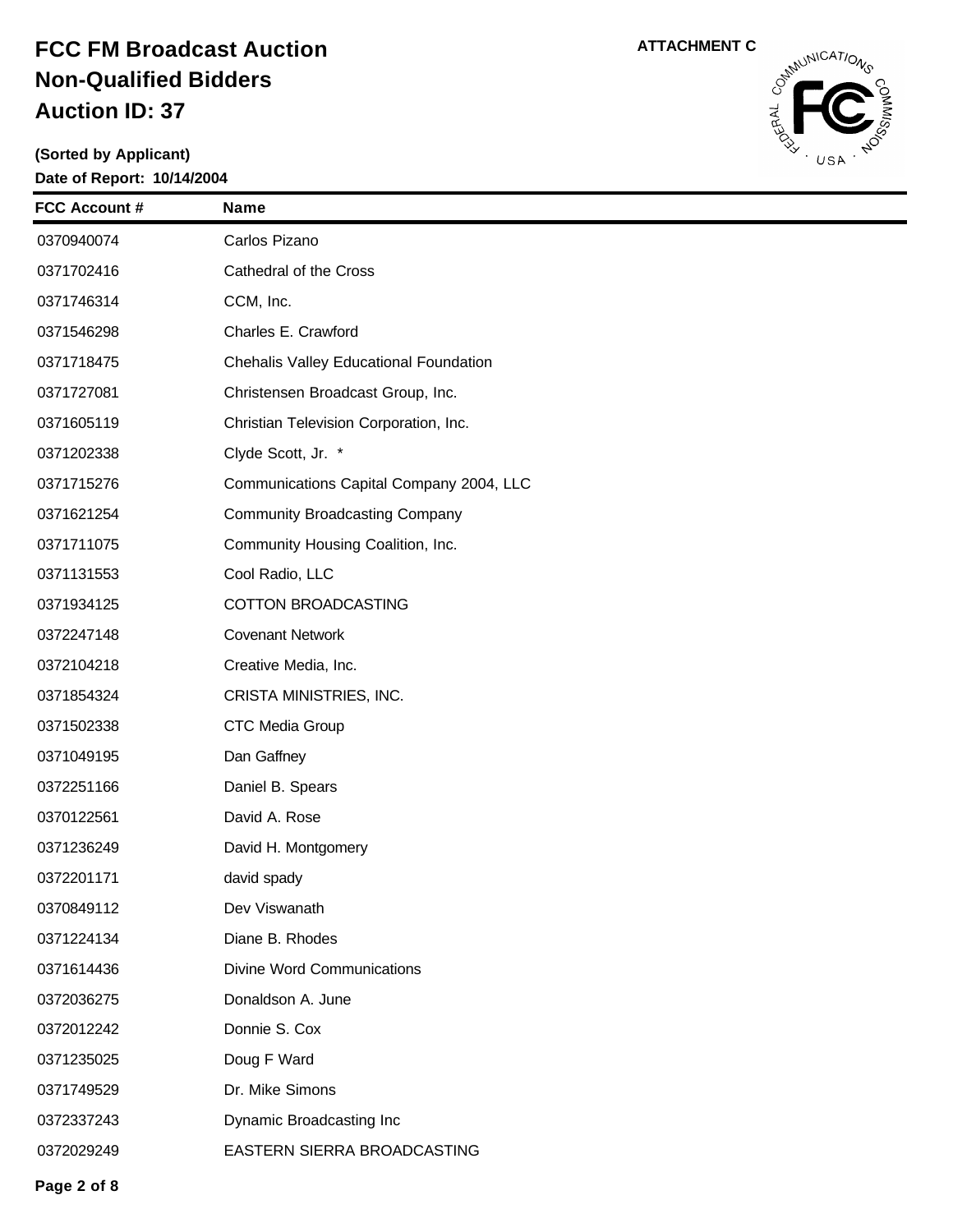**(Sorted by Applicant) Date of Report: 10/14/2004**



| <b>FCC Account #</b> | <b>Name</b>                                       |
|----------------------|---------------------------------------------------|
| 0371427066           | Ed Mann                                           |
| 0371430123           | Edgar W. Eaton                                    |
| 0371110053           | Edward I. St. Pe'                                 |
| 0371358243           | Embarcadero Broadcasting, LLC                     |
| 0371344325           | Eric P. Reier                                     |
| 0371144142           | <b>ESquared Communications, LLC</b>               |
| 0370921249           | FAITH BRAODCASTING, INC.                          |
| 0371303018           | FENTY L. FUSS                                     |
| 0371053574           | <b>First Yosemite Corporation</b>                 |
| 0370503422           | FM Incorporated                                   |
| 0371656253           | Four Corners Broadcasting LLC                     |
| 0371134285           | Frantic Communications, Inc.                      |
| 0371521294           | Friends of KEXP                                   |
| 0371604386           | Galen O. Gilbert                                  |
| 0371006381           | Gannett Satellite Information Network, Inc.       |
| 0371014219           | <b>Gary Hess</b>                                  |
| 0371807328           | Gatoradio Media Group LLC                         |
| 0371134491           | GCC Bend, LLC                                     |
| 0371648083           | George Hochman                                    |
| 0371535494           | George Warren                                     |
| 0371220435           | Gerald R Proctor                                  |
| 0371520383           | Grace Broadcasting Services, Inc.                 |
| 0371104025           | Great Northern Broadcasting System                |
| 0371228232           | Great Plains Christian Radio, Inc.                |
| 0370304339           | Greenlight Media, LLC                             |
| 0371435518           | Guaranty Broadcasting Company of Baton Rouge, LLC |
| 0372300317           | His Biz Incorporated                              |
| 0371537434           | Hour of Harvest, Inc.                             |
| 0371834011           | HOUSTON CHRISTIAN BROADCASTERS, INC.              |
| 0371140176           | <b>IHR Educational Broadcasting</b>               |
| 0372142091           | Illinois State University                         |
|                      |                                                   |

**Page 3 of 8**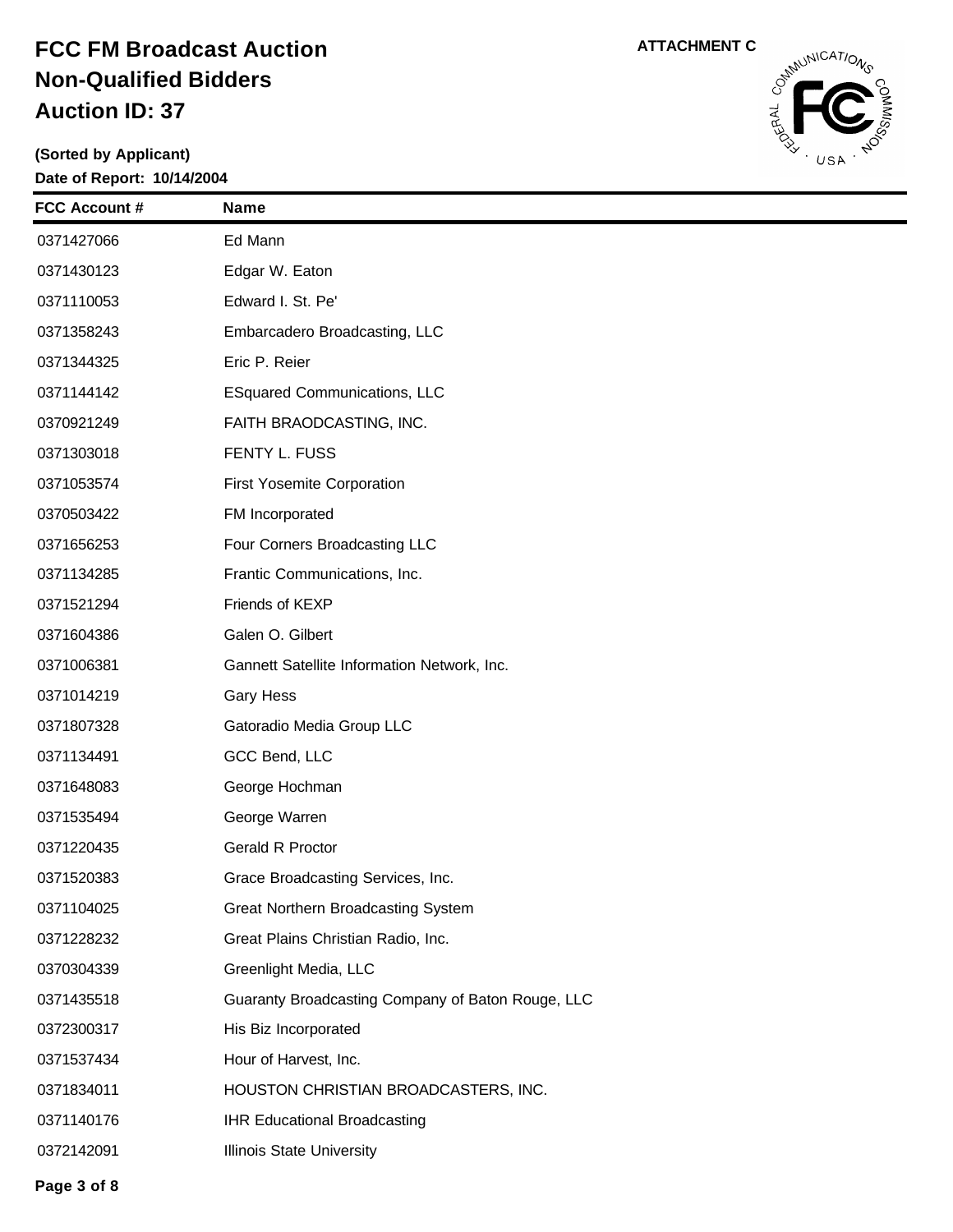

| <b>FCC Account #</b> | <b>Name</b>                       |
|----------------------|-----------------------------------|
| 0371740371           | INTEGRITY RADIO OF FLORIDA, LLC   |
| 0371522291           | Ivers Broadcasting, Inc.          |
| 0371326232           | J and R Enterprises               |
| 0371018509           | James Coloff                      |
| 0371208358           | James L. Oyster                   |
| 0372232507           | James P. Gray                     |
| 0371927453           | James Primm                       |
| 0371321508           | James R. Lambley                  |
| 0371718184           | Jazz UpFront Communications, Inc. |
| 0372252383           | Jeffrey M. Tillery                |
| 0371133395           | Jeremy Lansman                    |
| 0370859543           | Jerry V. Papenfuss                |
| 0371251042           | Jimmy Ray Carroll                 |
| 0371239294           | Jimmy Ray Carroll/ David B. Smith |
| 0371949595           | Joan E. Primm                     |
| 0371644143           | jody p ritchie                    |
| 0371835291           | John Caracciolo                   |
| 0370804409           | John Jason Bennett                |
| 0371718372           | John McSorley                     |
| 0371453094           | Johnny C. Bryant                  |
| 0371113307           | Jolly Roger Radio, Inc.           |
| 0371708378           | Joseph E. Hart                    |
| 0371442205           | JTL Communications Corporation    |
| 0371723117           | Kasscom, Inc.                     |
| 0371214061           | Katherine Pyeatt                  |
| 0371649512           | Kawika Johnson *                  |
| 0371923421           | Ken Swinehart                     |
| 0371541375           | Kenneth L. Mann                   |
| 0371249533           | Kenneth Powell                    |
| 0371212524           | Kiertron, Inc.                    |
| 0371732204           | KIXC-FM, L.L.C.                   |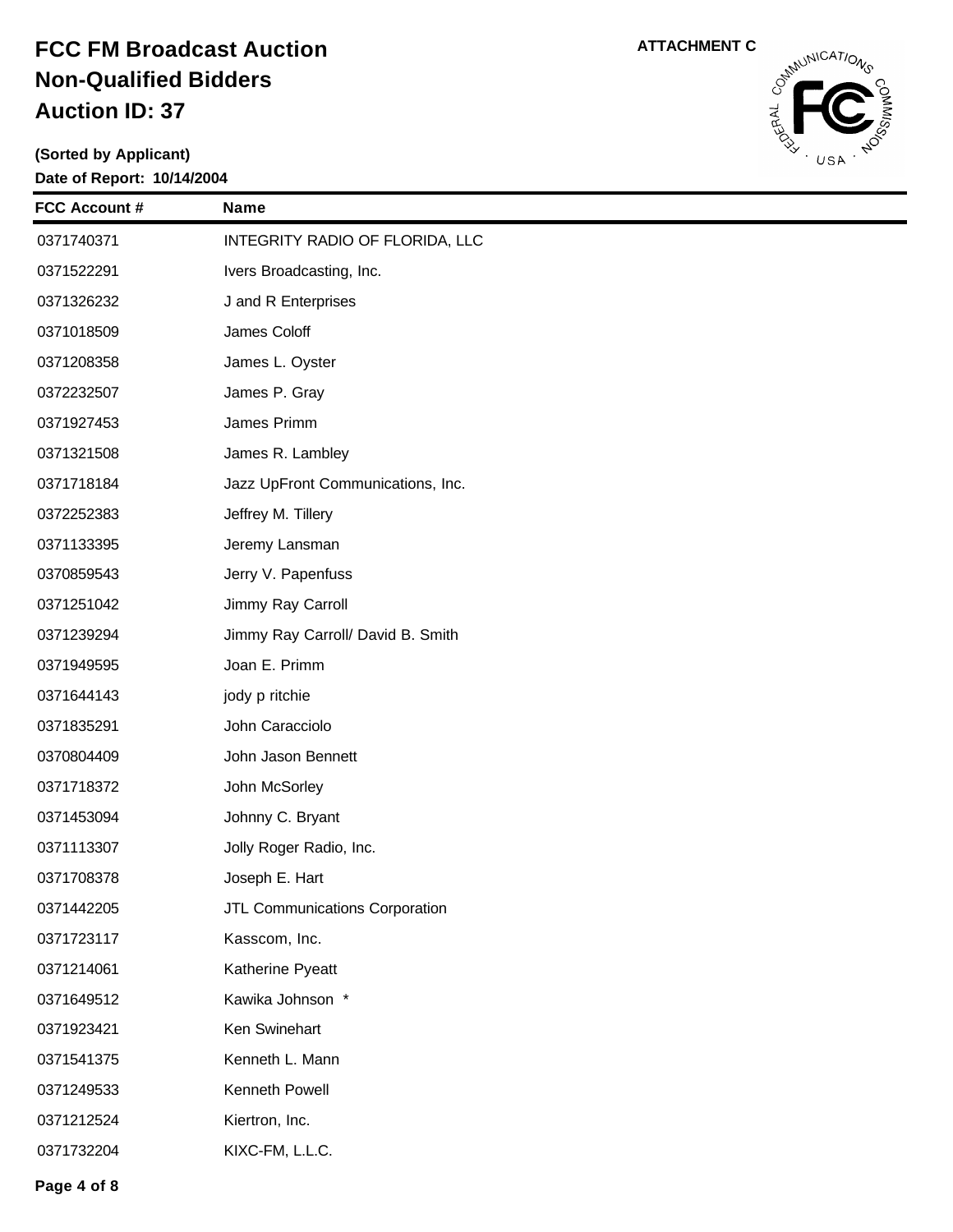

| <b>FCC Account #</b> | <b>Name</b>                                 |
|----------------------|---------------------------------------------|
| 0371202329           | Kristina M. Trent                           |
| 0371434146           | La Voz Broadcasting Co., Inc.               |
| 0371447506           | Larry R. Scott                              |
| 0371601501           | LEGEND COMMUNICATIONS OF WEST VIRGINIA, LLC |
| 0371517068           | <b>LEO ASHCRAFT</b>                         |
| 0371427322           | Leslie C Klein                              |
| 0370957069           | Linda J. McCormick                          |
| 0370624413           | Living Proof, Inc.                          |
| 0371153281           | Lobo Solitario Media Association            |
| 0371621101           | Mainstreet Broadcasting Company, Inc.       |
| 0371411454           | Mario Meza                                  |
| 0371252591           | Mark P Hedberg                              |
| 0371127173           | Marlene Diaz                                |
| 0371857161           | MCC Radio, LLC                              |
| 0371412417           | McL/McM-Inc.                                |
| 0371157478           | Media Logic LLC                             |
| 0371054189           | megastar, inc.                              |
| 0371729517           | Meridian Radio, LLC                         |
| 0371410132           | Michael W. Dettmer                          |
| 0371728399           | Midland Christian Television Radio Ministry |
| 0372154026           | Mighty Rock Broadcasting, Inc.              |
| 0371231382           | MINN-IOWA Christian Broadcasting Foundation |
| 0371204327           | Minn-Iowa Christian Broadcsting, Inc        |
| 0371125507           | Miriam Media, Inc.                          |
| 0371650198           | Monterey Licenses, LLC                      |
| 0372216182           | Moy Communications, Inc.                    |
| 0371622026           | Mr. Alejandro Alvarez                       |
| 0371411466           | Mr. Don L. Cook                             |
| 0371308484           | Mt. Washington Radio and Gramophone, L.L.C. |
| 0371826196           | NATIVE AMERICAN CHRISTIAN VOICE, INC.       |
| 0371222151           | Nature Coast Broadcasting, Inc              |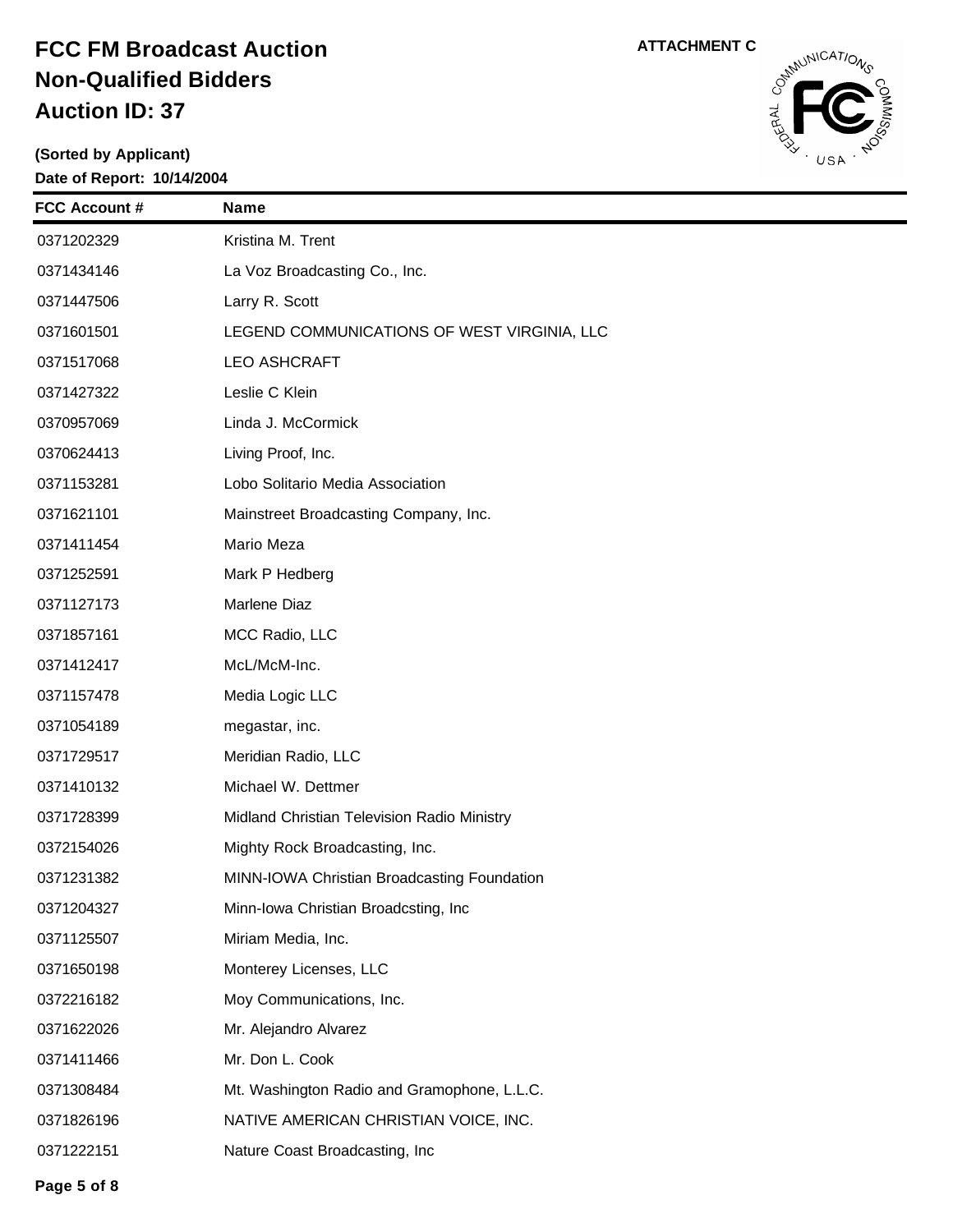

| <b>FCC Account #</b> | <b>Name</b>                                      |
|----------------------|--------------------------------------------------|
| 0371225541           | New Media Broadcasters, Inc.                     |
| 0372024227           | New West Broadcasting Corp.                      |
| 0372140408           | North Country Christian Radio, Inc.              |
| 0371626468           | Olvie E. Sisk                                    |
| 0371530288           | Ontop TV, LLC                                    |
| 0371629516           | Oregon Eagle, Inc.                               |
| 0370816166           | Outlook Communications, Inc.                     |
| 0371225329           | Owens Valley Career Development Center           |
| 0371515466           | Pacific Northwest Corp.                          |
| 0370142263           | Pacific Radio Group, Inc.                        |
| 0372357444           | Patricia M. Brann                                |
| 0371822425           | Pattison Christensen and Cathleen B. Christensen |
| 0371638312           | Paul Gergen                                      |
| 0371706555           | Paul Marszalek Worldwide, Inc.                   |
| 0371453085           | <b>Powell Broadcast Capital</b>                  |
| 0370112355           | Radio & Investments, Inc.                        |
| 0371640083           | Radio Catskill                                   |
| 0371712368           | RAMS, III                                        |
| 0371841227           | Red Rock Communications II, Ltd.                 |
| 0370913128           | Revival Christian Ministries, Inc.               |
| 0371350526           | Richard J. Dalton                                |
| 0371341479           | Rip Radio, LLC                                   |
| 0372004325           | Robert D. Short                                  |
| 0371211045           | Rolando Manuntag                                 |
| 0371408484           | Ronald R. Erickson                               |
| 0371543368           | Rooney Moon Broadcasting, Inc.                   |
| 0372152299           | ROSALIE VAN ZANDT                                |
| 0372107323           | Royal Communications of Washington               |
| 0371408292           | Russell P. Kinsley                               |
| 0371351138           | SAGAR USA INC                                    |
| 0371702167           | Salvatore Minniti                                |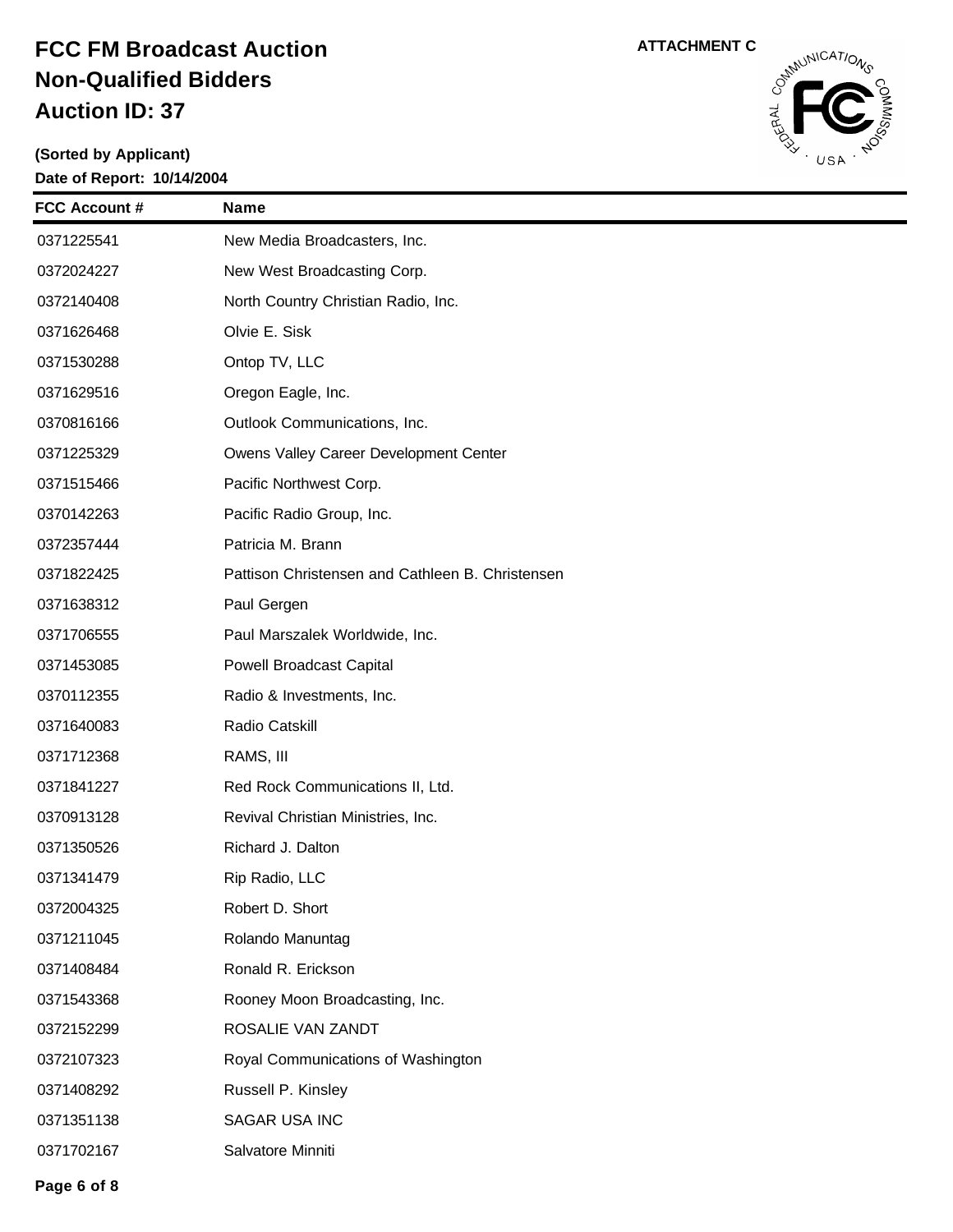**(Sorted by Applicant) Date of Report: 10/14/2004**

| <b>FCC Account #</b> | <b>Name</b>                                         |
|----------------------|-----------------------------------------------------|
| 0372002324           | Sam Primm                                           |
| 0371753072           | Samuel F. Jordan Jr.                                |
| 0371433365           | Satellite Radio Management, Inc.                    |
| 0371046518           | Saylor Broadcasting, Inc.                           |
| 0372231223           | <b>Schlesinger Communications</b>                   |
| 0371406099           | Scott D Parker                                      |
| 0372030172           | Scott Grasmick                                      |
| 0371241552           | Sherry B. Handy                                     |
| 0371810159           | Skynet Hawaii LLC                                   |
| 0371252456           | Sonoma Media Corporation                            |
| 0371009039           | Sorensen Pacific Broadcasting <inc.< th=""></inc.<> |
| 0371730325           | Stanley M. Podorski                                 |
| 0371812329           | Stellar Media Inc.                                  |
| 0371229576           | Stephen J Brown                                     |
| 0371747459           | Strobel Media LLC                                   |
| 0371445394           | Summa Broadcasting Corporation                      |
| 0371720047           | Summit American Inc.                                |
| 0371256418           | Susquehanna Radio Corp.                             |
| 0370923198           | T&K Communications Systems, Inc.                    |
| 0371116138           | TAO USA, Inc.                                       |
| 0371501512           | <b>TASEY A TOLLIVER</b>                             |
| 0371029259           | <b>Ted Austin</b>                                   |
| 0371022528           | Tellez Communications, LLC                          |
| 0371542318           | Terry Keith Hammond                                 |
| 0371159538           | The Beacon Broadcasting Network, Inc.               |
| 0371635448           | THE SISTER SHERRY LYNN FOUNDATION                   |
| 0371103576           | THOMAS J. CURLEY                                    |
| 0371857437           | <b>Thomas Sweeney</b>                               |
| 0371205437           | Timothy T. Balin                                    |
| 0370828048           | <b>Todd Stuart Noordyk</b>                          |



Tom Meggitt